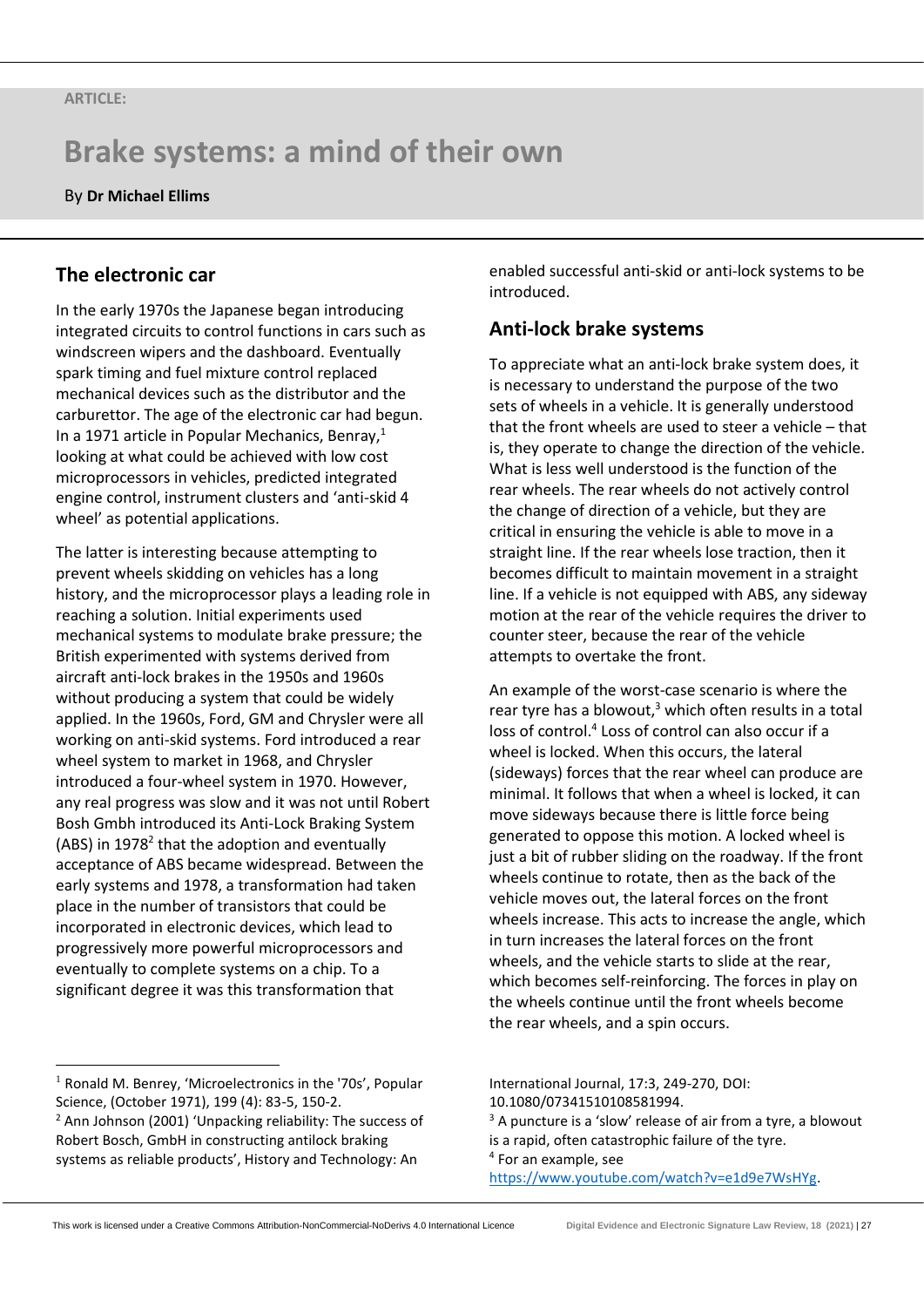In simple terms, the aim of ABS is to attempt to prevent 'wheel lock' from occurring in much the same way as 'pumping the brakes' using the service brake pedal does. More importantly, ABS can do this for each wheel individually, and it can do it much more rapidly than any human. This is achieved by having a wheel speed sensor on each wheel which constantly estimates the rotational speed of the wheel and its acceleration and deceleration. From this information the software also estimates the forward velocity of the vehicle, and under braking, the software can detect if one or more wheels are slowing faster than the others, or if the deceleration of the wheel indicates that traction is about to be lost. The mathematics can get rather involved, $5$  which is why advances in electronics were so important to the development of ABS, but the details are unnecessary for our purposes. One aspect of the discussion is important: an ABS system does not know how fast the vehicle is moving or accelerating; it has an estimate (usually a very good one) derived from the wheel speed sensors.

To achieve control of each wheel, there are two valves associated with each brake calliper, an inlet valve and an outlet valve. In normal operation, the outlet valve is closed, and brake pressure is controlled from the master brake cylinder – together with the pressure the driver applies to the service brake pedal. As the wheel slows there is an intermediate state where both the inlet and outlet valves are closed, maintaining a constant pressure. If the wheel continues to decelerate, the outlet valve will open, thus reducing the braking force (strictly torque) applied to the wheel. This cycle can repeat, and the operating frequency of the system varies between 10 and 20Hz, that is it cycles 10-20 times per second.<sup>6</sup>

The first point to note here is that in normal circumstances ABS is not operational, and the brake system defaults to acting as a simple hydraulic system. It is not a simple system, but it acts as if it were. This is a deliberate design feature, because if the system fails, the default state is to revert to the standard hydraulic system. It is rare for ABS to be initiated.

#### **How ABS fails**

The first thing to note is that all systems fail eventually, everything humans build has a failure rate. Aerospace addresses this issue with legally mandated inspection and maintenance routines. Automotive manufactures address this by recommended maintenance schedules which are only mandatory to keep a vehicle in warranty. In some countries a yearly inspection is required – however, the scope of this is limited and will not necessarily identify latent faults; that is those faults that exist but are yet to cause an issue.

We have to assume that ABS systems can fail, and the manufacturers also assume ABS systems can fail. Probably the most common problem associated with ABS systems is that the wheel speed sensors fail. However, the failure modes of the system are well known (they are designed that way), and in most cases a failure of the wheel speed sensors will take the system offline, and the brake system will revert to a simple hydraulic system with no valve actuation. Should this occur, a red ABS warning lamp will be lit on the dashboard to let the driver know there is a problem with the system.

More problematic are failures that can only be detected during operation, such as stuck or unresponsive valves, or more problematically, errors in the microprocessor or  $-$  on occasion  $-$  the software.

At this point it is important to recall a point noted above; that the ABS software only has an estimate of what is actually occurring at the wheels, derived from the wheel speed sensors and the brake force being requested by the driver. Because the system does not 'know' what is happening, it can be fooled by unusual situations (we shall return to this point latter).

ABS can occasionally be fooled simply by presenting the software with valid data that is out of the ordinary. One example that has been considered, is where the wheels on one side of the vehicle drive over different surfaces: dry tarmac to the left and ice to the right – there is an ISO validation test for what is termed split-mu braking.<sup>7</sup> Likewise, engineers have also thought of the possibility that an alternative

<sup>&</sup>lt;sup>5</sup> The treatment of slip for a single wheel is presented in the appendix.

<sup>6</sup> Adapted from Robert Bosch GmbH, *Bosch Automotive Handbook* (8th edition, 2011), 806.

 $7$  ISO 14512: 1999 Passenger cars - Straight-ahead braking on surfaces with split coefficient of friction – Open-loop test procedure.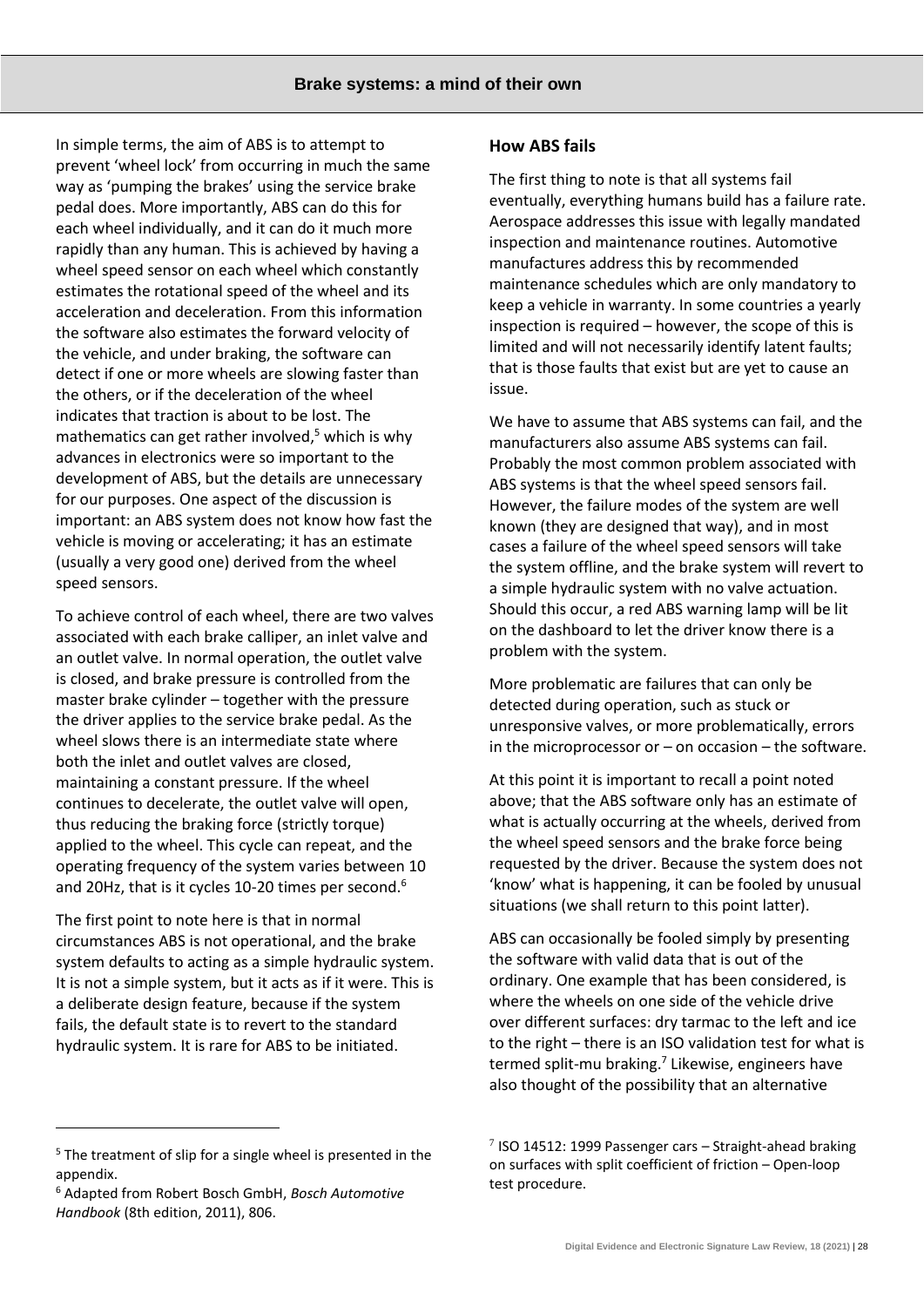pattern of ice and tarmac would confuse the system: a defined standard checkerboard test has been developed.<sup>8</sup>

One situation that was not covered, and which has been related to the author, $9$  occurred in road works where a vehicle transitioned from a complete surface to one where the old road surface had been removed, giving a significant difference in height difference between the two. As the transition between the two surfaces was made under braking, the ABS system was 'fooled' into thinking that a major change in surface friction had occurred as the wheels locked while in the air. The system reacted as programmed – opening the outlet valves and effectively disabling the brakes.

## **Advances on ABS**

Once ABS was implemented, it followed that ABS was improved. Further developments took place, such as: traction control, electronic stability control, brake assist and automated emergency braking. Once software can control brake pressure, and hence brake torque at each wheel, a multitude of things can be accomplished. We now briefly look at some of these systems.

## **Traction control**

The first development to follow ABS was a traction control system (TCS). In its most basic form, traction control is simply a matter of observing on a two-wheel drive vehicle that the drive wheels are rotating more rapidly than the non-driven wheels. If the sensors report that one wheel is spinning, then a brake torque can be applied to that wheel. If the sensors on both wheels report each to be spinning, then the brake system will 'request' that engine power be lowered. If this occurs, it follows that the TCS is now in control of both the brake system, commanding brake actuation, and in control of the engine (or the motor if it is an electric vehicle) power output. There is another difference as well, whereas ABS will be activated in response to the driver commanding a brake actuation; traction control will intervene whenever the system thinks that it is required, without any specific driver input.

Whereas ABS and TCS react to road conditions as estimated by the wheel speed sensors, ESP the Electronic Stability Program (ESP) or Electronic Stability Control (ESC) systems attempt to cause a vehicle to undertake the actions that the driver intends when controlling the vehicle. To do this, the ESP system needs to 'know' first, what the driver intends when manipulating pedals or switches, and second, what is actually happening to the vehicle.

The first is estimated from (i) the driver inputs, such as the steering angle and the positions of the throttle and brake pedal, and (ii) the estimated road speed and road conditions derived from wheel speed sensors, which primarily comprise of estimates of the friction between the tyre contact patch and the road surface. An important point to remember is that control of the vehicle is dependent on an area of rubber approximately the size of a man's hand in contact with the road. All the forces controlling the vehicle's movement on the road go through these contact patches.<sup>10</sup>

The second is estimated by a combination of the wheel speed sensors (as for ABS and TCS), and information from accelerometers and a gyroscopic sensor that provides information on the acceleration on each of the x, y and sometimes z vehicle axis (longitudinal, lateral and vertical), and information on the rotation of the vehicle about its centre of mass. Other information can also be taken into account, such as tyre pressure, to obtain a more accurate estimate of the wheels rolling radius.

This data is subject to calculations by two mathematical models: a model of the intended behaviour, and a model of what the vehicle is actually doing, together with the forces that are acting on the vehicle. A discrepancy between the two will cause ESP to react, firstly by controlling the yaw of the vehicle by braking wheels on one side or the other – either to increase or decrease the yaw rate – or by attempting to slow the vehicle by cutting the power to the drive wheels and applying the brakes, or both.

The models involved in estimating the vehicle's behaviour on the road are complex, and the

<sup>10</sup> So check your tyres regularly.

**Electronic stability program**

<sup>8</sup> ISO 21994:2007 Passenger cars — Stopping distance at straight-line braking with ABS — Open-loop test method. <sup>9</sup> Personal communication from Damian Harty, co-author of; Michael Blundell, Damian Harty, *The Multibody Systems* 

*Approach to Vehicle Dynamics* (Butterworth-Heinemann, 2004).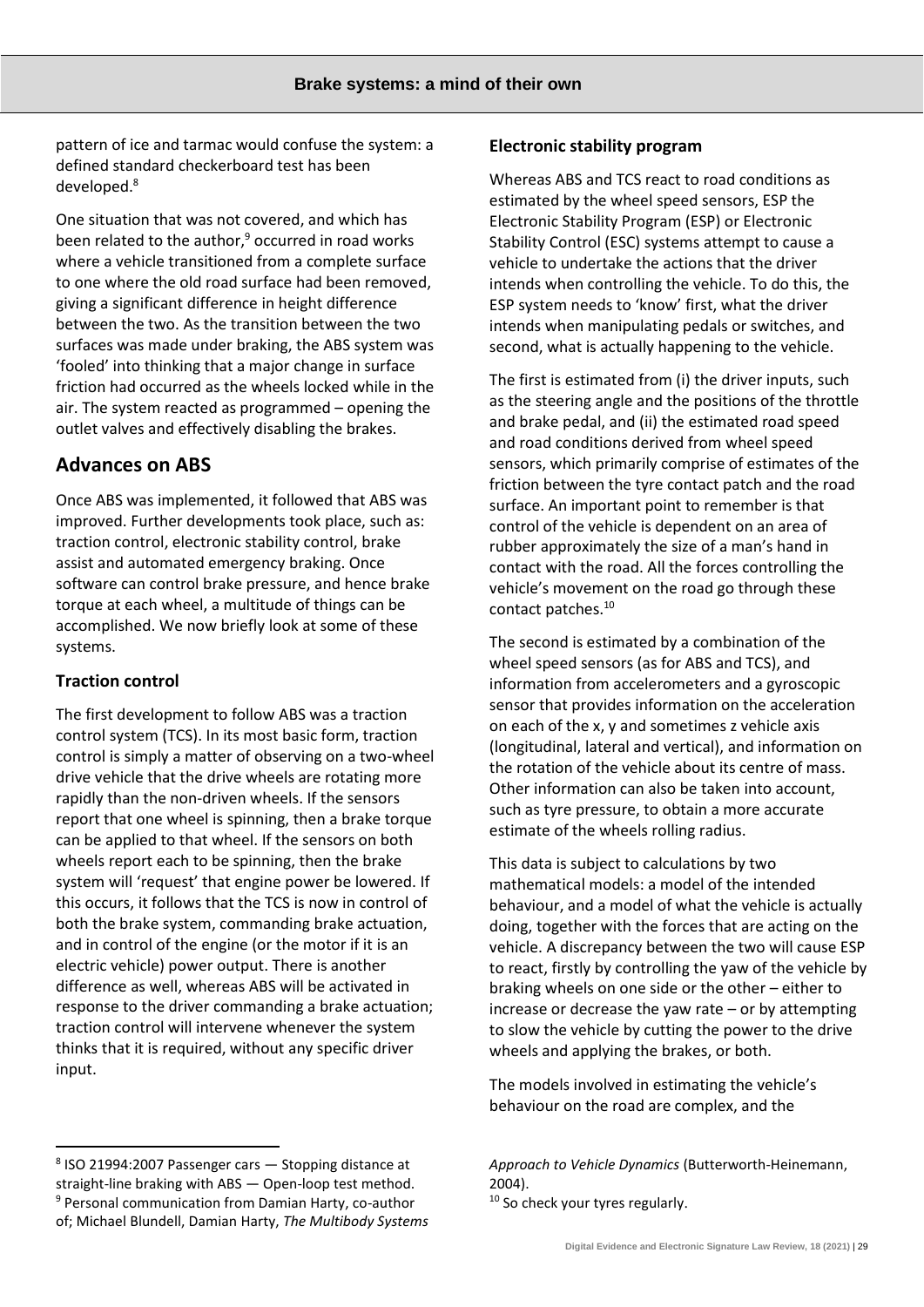explanation above is only the briefest of outlines. It does not discuss complexities such as avoiding rollover, or the behaviour of a vehicle towing a trailer, which changes the weight distribution on a vehicle. If there is a trailer but no 'trailer attached' sensor, this has to be inferred by the model as a departure from expected behaviour in 'normal' driving circumstances. It also needs to be said that the models, while general in form, are set up in practice to be specific to the vehicle they are used on. This is a laborious process involving an initial setup using data from similar vehicles and a great deal of track testing under various conditions, including winter testing.

### **Autonomous emergency braking**

All the systems discussed above are fitted to light and heavy vehicles. ABS and ESP are mandatory in the EU and over much of the world, and effectively TCS is also fitted, as its functionality is incorporated into ESP. The next system to be discussed is Autonomous Emergency Braking (AEB), which will become mandatory in the EU in mid 2022, along with a number of other 'intelligent' systems.<sup>11</sup>

AEB is a system designed to avoid or mitigate a collision by applying the brakes independently of the driver if necessary. If a collision occurs, the severity of the impact can be mitigated by any reduction in speed. This is done by sensors 'looking' at the road ahead of the vehicle and estimating whether or not a collision will take place, where 'looking' is performed by sensors such as LIDAR, $12$  radar and cameras – with the latter two becoming dominant.

The word 'estimate' is used in the discussion of ABS, TCS and ESP. It follows that the word 'look' is used in its most generic sense, something akin to 'detect' rather than how it is often used in a human context of 'understand'. AEB does not understand on any deep level what is going on. It is capable of detecting (LIDAR, radar, camera) and classifying (cameras) various objects that it may encounter; estimating the paths those objects may take and determining if the vehicle path will intersect with the object. If the software detects a probable collision, it will first warn the driver, and if the driver takes no or too little action, the software will activate the braking system.

AEB can and will brake on its own accord in a vehicle fitted with it.

## **What can go wrong**

Anything and everything can go wrong, at least in theory. Everything made has a failure rate and will eventually fail.

Electronic systems are no different. The movement of electrons cause heating, and the continued heating and cooling cycles cause stress on the components, and vibration and heat weaken connections. Electronic devices can have very long lives, but they are finite. In addition, not everything can or needs to be made perfectly. In low-cost systems such as automobile systems engineering, a judgement will be used to decide when to halt the process of continual refinement.

This is illustrated in the cost difference between an aerospace alternator and one from a passenger vehicle. For one aerospace project on a light aircraft, an alternator was necessary. An aerospace certified alternator was quoted at US\$30,000 per unit, compared with approximately US\$50 for an automotive equivalent. To a large extent, the cost of an item reflects the number of devices that development costs can be spread over. A company such as Ford makes millions of cars every year – hence the cost of developing a component is spread over a very large number of parts. In comparison, Boeing have only made a few thousand 737 jets; and even if the 737 is numerically the most numerous jet airliner ever produced, nevertheless the cost of components cannot fall in price in the same way as motor vehicle components.

#### **Counter measures**

As with the design of avionics systems, the automotive industry has sets of mandatory regulations, standards and guidelines to which it must conform. For brake systems, including ABS and ESP, the normative regulations that apply are UNECE Regulation  $13H$ ,<sup>13</sup> FMVSS<sup>14</sup> 135, and the Chinese equivalent. These standards specify performance requirements for the systems and development requirements. For example, Regulation 13H has an

cars with regard to braking Revision 3', 24 Feb 2014, [http://www.unece.org/trans/main/wp29/wp29regs0-](http://www.unece.org/trans/main/wp29/wp29regs0-20.html) [20.html](http://www.unece.org/trans/main/wp29/wp29regs0-20.html) .

<sup>14</sup> Federal Motor Vehicle Safety Standard.

<sup>11</sup>[https://ec.europa.eu/commission/presscorner/detail/en/I](https://ec.europa.eu/commission/presscorner/detail/en/IP_19_1793) P 19 1793.

<sup>12</sup> <https://en.wikipedia.org/wiki/Lidar>.

<sup>13</sup> UNECE R13H, 'Addendum 12-H: Regulation No. 13-H Uniform provisions concerning the approval of passenger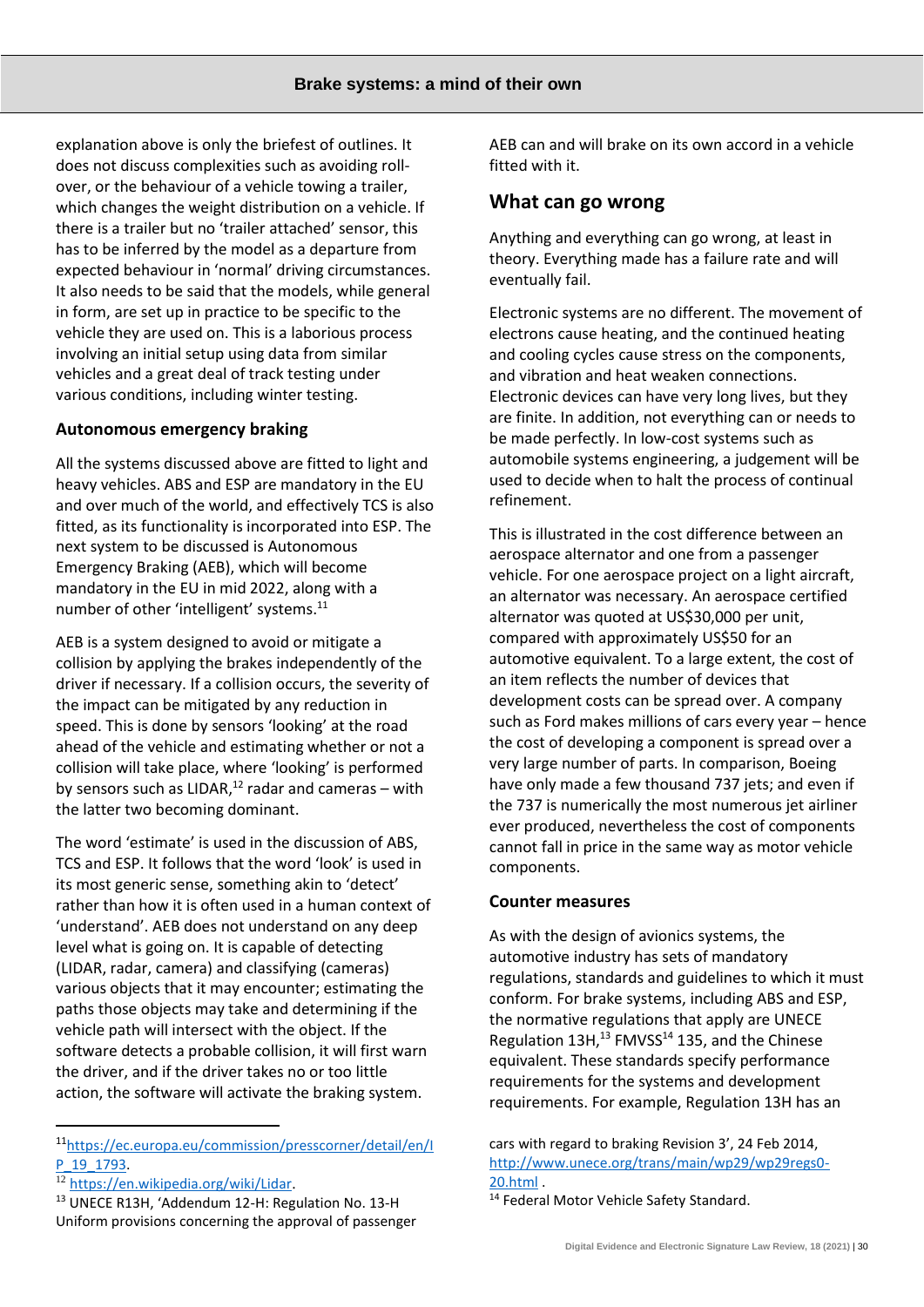annex which states 'to be applied to the safety aspects of complex electronic vehicle control systems' where 'complex' is effectively any system under programmed control. These regulations in turn correspond to the international standard ISO 26262,<sup>15</sup> which sets out the analysis and processes expected for developing complex electric systems.

When designing a system, the analysis begins with defining what a system is intended to do: that is, what functions the device will provide to the vehicle. Once the functions are defined, the standard requires an analysis of what hazard may be presented at the vehicle level e.g. unwanted acceleration, deceleration etc, may result from failure to provide the functions. This analysis uses established hazard analysis techniques,<sup>16</sup> together with an assessment of the associated risk for each of the hazards defined in the context of various driving scenarios. This includes risks that might be apparent at other times, such as during workshop maintenance. The scale used is A to D, with D being the highest rating.<sup>17</sup> Once potential failures, hazards and risks are identified, the standard (as does UNECE R13H) calls for the development of a what is termed a functional safety concept (FSC).

A functional safety concept is a technical plan for (i) how the device is going to deal with the various failures that have been identified and that can lead to a hazard occurring, and (ii) the mitigation of those failures in a way that avoids the hazards. There are various ways in which this can be done.

Consider the example of the simple ABS system. We can suppose a function is 'measure wheel speed'; a failure of the function could be 'wheel speed measured low', leading to 'inappropriate calliper release', and resulting in the hazards 'vehicle yaw' due to unbalanced braking or 'extended braking distance' due to a reduction in brake force. In this instance, simple checks on the values returned by the sensor will identify some errors; other errors can be identified by the software examining the sensor

outputs from all four wheels (on a passenger vehicle) and whether the brakes are being applied from the brake pressure measurement. If an error is identified by the software, then remedial action can be taken by the software. In a 'simple' system such as ABS, the functional safety concept is to 'fail silent' or 'fail off'; that is to disable the ABS and illuminate the ABS lamp on the dashboard.

On more complex systems, the functional safety concept becomes more problematic. For example, what the failure mechanisms and modes of radar or camera systems might exhibit are extensive. There is also the issue of 'fusing' or combining the different streams of information together to provide a view of the vehicle's environment that makes use of all the information available. Final safe states are also more problematic, as it may not be acceptable for these complex systems to fail silently.

#### **Failures**

One way to examine what happens in practice is to examine vehicle recall notices – for example those published by the Driver and Vehicle Standards Agency (DVSA),<sup>18</sup> which have tabulated the data in a CSV file for data collected since 1992.<sup>19</sup> The CSV file has 12,321 rows or records of which 130 can be considered related to ABS, TCS and ESP or AEB systems. This is approximately 1 per cent, approximate because the count does not fully account for duplicates, for instance when several models from one manufacturer exhibit the same issue, there is a record for each model.

If we consider the probable root cause from the recall notice, there are:

- 32 recalls that were software related, based on the stated need for the software to be updated.
- 26 recalls for issues with the hydraulic system.
- 21 recalls for mechanical issues.

database, notably for the paper; Michael Ellims, 'On wheels, nuts and software', *Proceedings of the 9th Australian workshop on Safety Critical Systems and Software - Volume 47* (2004, Australian Computer Society, Inc). At that time the extraction of data had to be performed manually from printed monthly reports. This may be an improvement, however some recall notices appear to be absent.

<sup>15</sup> ISO 26262-1:2018 Road vehicles - Functional safety.

<sup>&</sup>lt;sup>16</sup> An overview of 23 different techniques is given in Clifton A. Ericson II, *Hazard Analysis Techniques for System Safety* (2nd edn, John Wiley & Sons, 2015).

<sup>&</sup>lt;sup>17</sup> The choice of scale is perhaps a little unfortunate. For avionics, the scale is E to A, with A being the highest rating. <sup>18</sup> Formally The Vehicle and Operator Services Agency (VOSA).

<sup>19</sup> [https://www.check-vehicle-recalls.service.gov.uk/recall](https://www.check-vehicle-recalls.service.gov.uk/recall-type/vehicle/make)[type/vehicle/make.](https://www.check-vehicle-recalls.service.gov.uk/recall-type/vehicle/make) The author has previously used this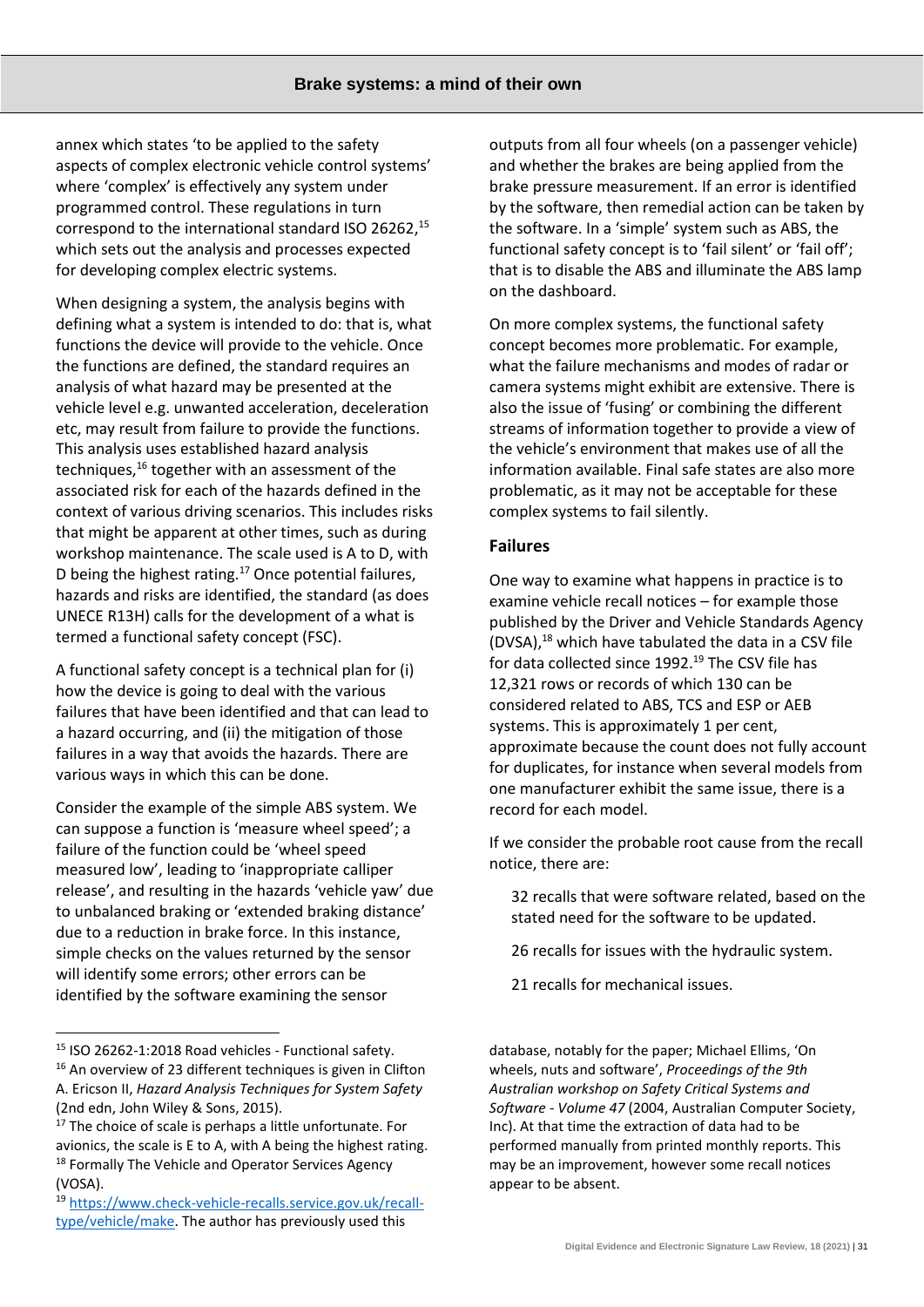14 where the electronics hardware appeared to be faulty.

13 for issues with sensors.

12 for issues with the wiring harness (primarily chafing).

10 for water ingress into some part of the system.

Below is a small selection of the recall notices, edited for brevity and with corrected spelling and grammar. The failures noted below are from the following manufactures: Volvo Bus, Mitsubishi, Volvo Car, Peugeot, Hyundai, Scania Truck, Iveco, Land Rover, Vauxhall (Opel), Mercedes Benz, and Toyota.<sup>20</sup> There are a number of fields separated by a dash as follows: the system to which the author assigns the failure – the headline from the recall notice – a description of the cause of the failure – and the remedial action required.

Hydraulic System - Braking Performance May Be Reduced - an unexpected loss of braking performance due to the ABS/ESP Modulator not being correctly filled with hydraulic oil at the factory - replace the ABS/ESP hydraulic modulator and control unit.

Wiring - Incorrect Connection of ABS Sensing sensor wires may be incorrectly connected. This could result in the sensing system failing to identify which wheel may be locking - inspect and correct wiring.

Software - Faulty Control Unit May Cause Vehicle to Perform Outside Specification - the coding may not correspond to the specification and may trigger unplanned action in the vehicle - update the software.

Sensor - Yaw Rate Sensor May Suffer Internal Delimitation - this could result in actuation of the stability control incorrectly resulting in uneven and unexpected application of the brakes - sensor will be replaced with a quality assured part.

Software - Emergency Braking System May Function Without Warning - the Automatic Emergency Braking System (AEBS) may in certain traffic situations activate itself - Update the AEB software.

Wiring - Vehicle May Catch Fire - the ABS warning light may come on when driving. If ignored the vehicle may catch fire - replace earth wire and grease contacts in ABS module.

Hydraulic System - Loss of Control - In the event of emergency braking or during an ESP regulation phase (e.g. avoiding manoeuvre) the hydraulic block may not prevent the locking of a wheel which could affect control of the vehicle - replace the braking system hydraulic block.

Software - Brakes May Activate Without Warning the software on vehicles equipped with Advanced Emergency Braking (AEB) system has an error in its programming. This could cause the AEB system to incorrectly register a collision risk with a stationary object and brake the vehicle to avoid a collision. This could result in the driver losing control or an emergency braking situation without the driver's knowledge - upload new software to the AEB system.

Sensor - Unintentional Operation of ABS - at certain temperatures (room temperature or below) the front wheel speed sensors can send faulty signals to a number of control units. It is possible that when braking the ABS could be activated when not needed and the ABS light will be illuminated - replace both front wheel sensors with modified type.

Water – Braking May Be Reduced - It is possible that moisture can enter the front wheel ABS sensors via its wiring due to insufficient waterproofing. This can cause the generation of an abnormal signal to the ABS ECU. In extreme cases it could affect the directional control of the vehicle or reduce the braking efficiency of the vehicle replace the sensors.

Mechanical – Loss of Stability - Due to the improper shape of a component inside the ABS actuator there is a possibility that a resin component could be damaged during its press fitting assembly creating minute resin fragment(s) which could become stuck in the actuator - replace the ABS Actuator with a new one.

It must be emphasised that a simple flaw in the manufacturing process on what appears to be one

download the CSV file and conduct a search to identify the example against the manufacturer.

 $20$  If the reader wishes to establish which manufacturer is responsible for each of the examples, it will be necessary to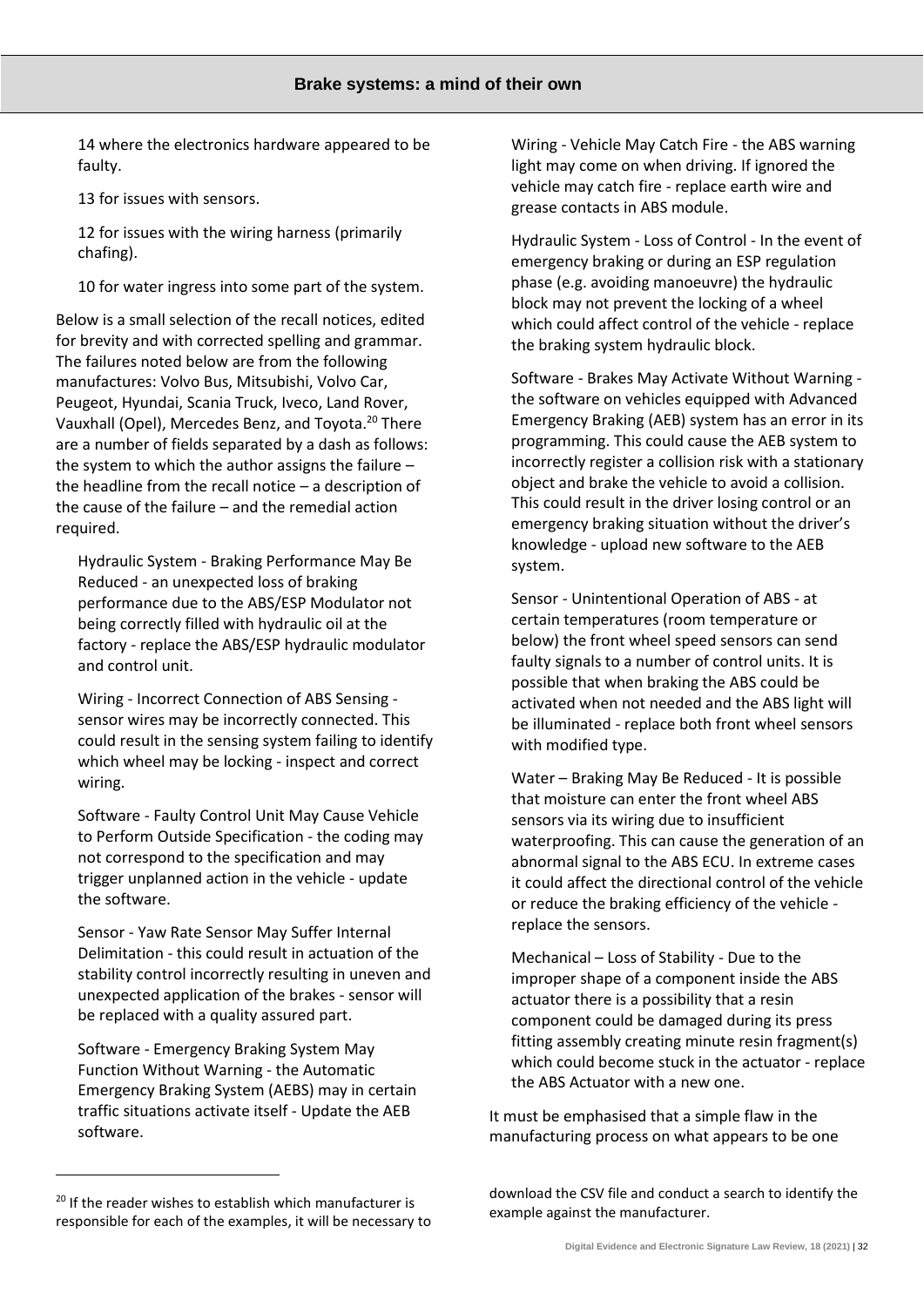bolt could result in catastrophic failure, for which the following recall notice was issued:

Mechanical - Steering Column Joint May Not Be Secure - The Steering column may become detached from the rack due to incorrectly tightened bolt - On affected vehicles check for presence of retaining nut. If present tighten nut to specified torque. If nut is absent replace bolt and screw and tighten to specified torque. THE MANUFACTURER HAS ADVISED NOT TO DRIVE THE VEHICLE. [The emphasis is from the recall notice]

## **Discussion**

From the previous section it is obvious that electronic brake systems can go wrong, and they are observed to go wrong. However numerous studies have shown these systems are effective at preventing accidents. For example, a study sponsored by the American National Highway Traffic Safety Administration showed that over the majority of test surfaces and manoeuvres, vehicles fitted with active ABS obtained shorter braking distances, the exception being on loose gravel. On surfaces with different friction levels on each side (split-mu) they observed that 'When the ABS was disabled and a panic brake input applied, each test vehicle deviated from its stopping lane by yawing out of control'.<sup>21</sup>

Traction control has been less studied. This is because, in some ways, it can be considered more of a convenience feature. However, ESC has been extensively studied. Kreiss and others applied statistical methods to 40,000 accidents over the period 1998-2002 on German roads, and concluded that 'results demonstrate clearly and significantly that there in fact exists a substantial benefit of ESP'.<sup>22</sup> Likewise, Lyckegaard and others examined Danish accidents from 2004 to 2011 and concluded that 'ESC reduces the risk for single-vehicle injury accidents by 31% when controlling for various confounding factors

related to the driver, the car, and the accident surroundings'.<sup>23</sup>

However, in some regards seeing is believing, and to this end the reader is invited to view the following sets of videos available on YouTube from a driving program produced in the United Kingdom, featuring a former race driver Tiff Needell:<sup>24</sup>

An early look at the effects of using ABS, TCS and ESP on snow in Finland.<sup>25</sup>

A review of ESC systems on the verge of ESC becoming compulsory.<sup>26</sup> (2012)

What happens with a car without ESP at various speeds. $27$  (2015)

The third video amply demonstrates another less understood feature of tyre technology. The vast majority of vehicle manoeuvres on the road take place within what is referred to as the force circle, with acceleration and deceleration normally being under +/- 0.3g (2.8 m/s/s) and likewise lateral forces are constrained within the same limits (+/- 0.3g); this appears to be the 'comfort zone' for 'normal' driving for the vast majority of drivers. In this area of use, tyre behaviour is linear, and the amount of friction between the tyre and road changes in a constant manner, as do the forces. Beyond this limit, the response of a tyre becomes progressively non-linear, which can result in sudden changes in vehicle behaviour.

#### © Michael Ellims, 2021

The author has an MSc in operating system development and a PhD in software testing. He has been working in real-time control systems for 30 years in both automotive and aerospace working on engine and motor control, brake systems and functional safety and contributed to the ISO 26262 standards.

The author may be contacted a[t mike@ellims.xyz](mailto:mike@ellims.xyz)

<sup>21</sup> Garrick Forkenbrock, Mark Flick and W. Riley Garrott, *A comprehensive light vehicle antilock brake system test track performance evaluation* (SAE Technical Paper No. 1999-01- 1287), 7.

<sup>&</sup>lt;sup>22</sup> Jens-Peter Kreiss, Lothar Schüler and Klaus Langwieder, 'The effectiveness of primary safety features in passenger cars in Germany', in *Proceedings: International Technical Conference on the Enhanced Safety of Vehicles 19th ESV Conference* (No. 05-0145, 2005), 11.

<sup>&</sup>lt;sup>23</sup> Allan Lyckegaard, Tove Hels and Inger Marie Bernhoft, 'Effectiveness of electronic stability control on single-

vehicle accidents', *Traffic Injury Prevention*, 16(4) (2015), 380-386.

<sup>&</sup>lt;sup>24</sup> A brief Biography can be found on Wikipedia at [https://en.wikipedia.org/wiki/Tiff\\_Needell.](https://en.wikipedia.org/wiki/Tiff_Needell) <sup>25</sup> Fifth Gear ABS, TC, ESP Full version

[https://www.youtube.com/watch?v=wR1SSxpKitE.](https://www.youtube.com/watch?v=wR1SSxpKitE) <sup>26</sup> Tiff VS Electronic Stability Control | Fifth Gear Classic [https://www.youtube.com/watch?v=7-2UAfsbyZo.](https://www.youtube.com/watch?v=7-2UAfsbyZo) <sup>27</sup> Driving Without Electronic Stability Control - Fifth Gear

[https://www.youtube.com/watch?v=YuUBeJSYg4o.](https://www.youtube.com/watch?v=YuUBeJSYg4o)